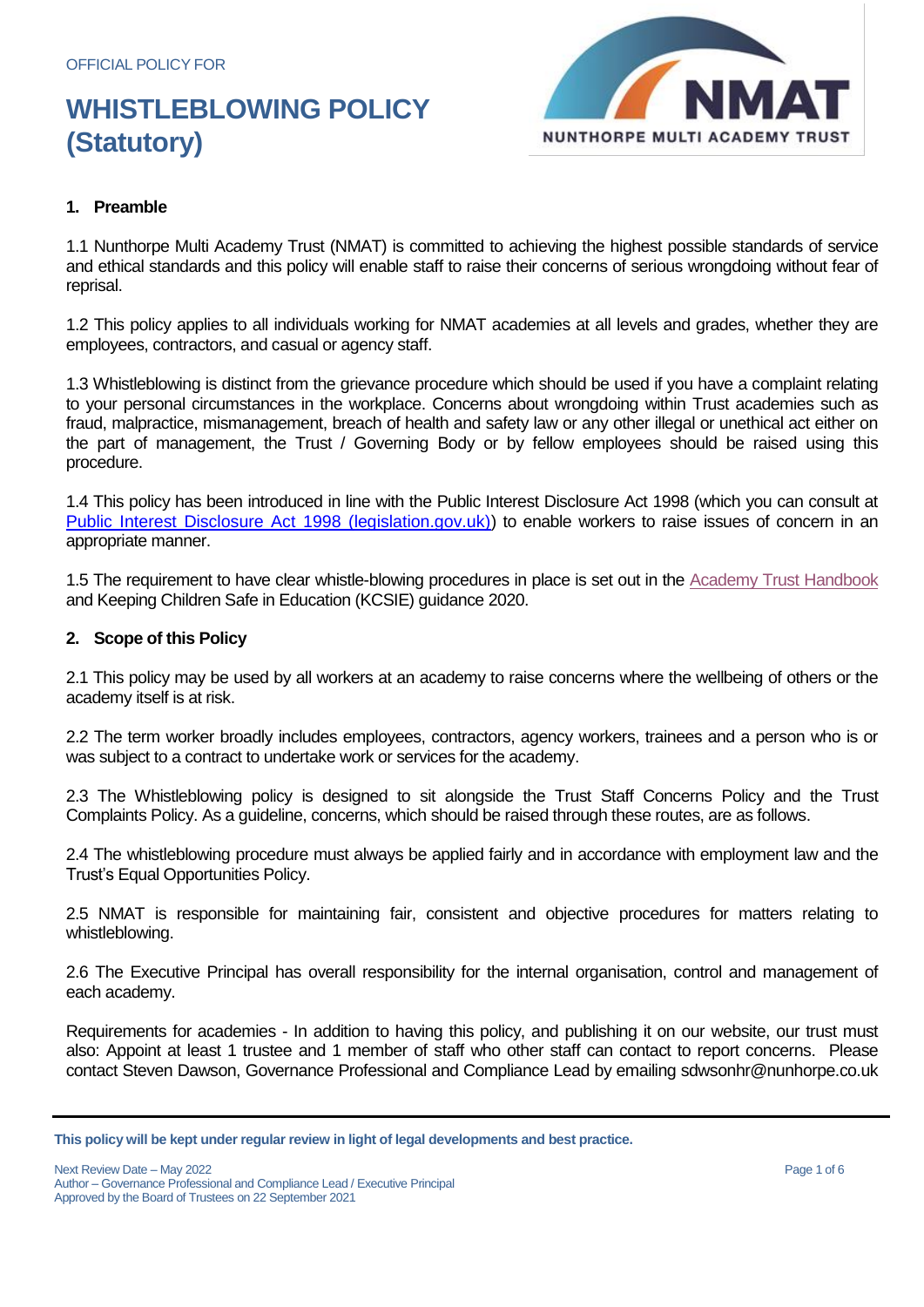

if you have any concerns to raise.

## **3. Purpose of this Policy**

3.1 This policy aims to:

- provide avenues for employees to raise concerns internally as a matter of course, and receive feedback on any action taken;
- provide for matters to be dealt with quickly and appropriately; and ensure that concerns are taken seriously and treated consistently and fairly;
- reassure employees that they will be protected from reprisals or victimisation for whistleblowing where they have a genuine concern;
- allow employees to take the matter further if they are dissatisfied with the either Trust's or Governing Body's response.

## **4. Definitions of whistle blowing**

4.1 A whistle blower is a person who raises a genuine concern relating to the matters below. If employees have any genuine concerns related to suspected wrongdoing or danger affecting any of our activities (a whistleblowing concern) s/he should report it under this policy.

4.2 The Public Interest Disclosure Act lists matters about which concerns can be raised, provided they are in the public interest, which are as follows:

- That a crime has been committed, is being committed, or is likely to be committed
- That a person has failed, is failing, or is likely to fail to comply with any legal obligation to which they are subject,
- That a miscarriage of justice has occurred, is occurring, or is likely to occur
- That the health and safety of an individual has been, is being, or is likely to be endangered
- That the environment has been, is being or likely to be damaged
- That information tending to show any of the above has been concealed or is likely to be deliberately concealed.

4.3 Particular concerns that may fall within the terms of this policy include, for example, breach of a code of conduct, wilful maladministration and corruption, misuse of funds, theft or fraud. We anticipate that disclosure will most likely relate to the actions of employees, contractors, and casual or agency staff, but they may also relate to the actions of a third party.

## **5. Assurances / Safeguards**

5.1 The Trust recognises that the decision to report a concern can be a difficult one to make, not least because of the fear of reprisal from those responsible for the malpractice. The Trust will not tolerate harassment or victimisation and will take action to protect employees when they have a genuine concern.

5.2 Employees have the right to disclose a concern/issue if the academy does not deal with the matter. However,

**This policy will be kept under regular review in light of legal developments and best practice.**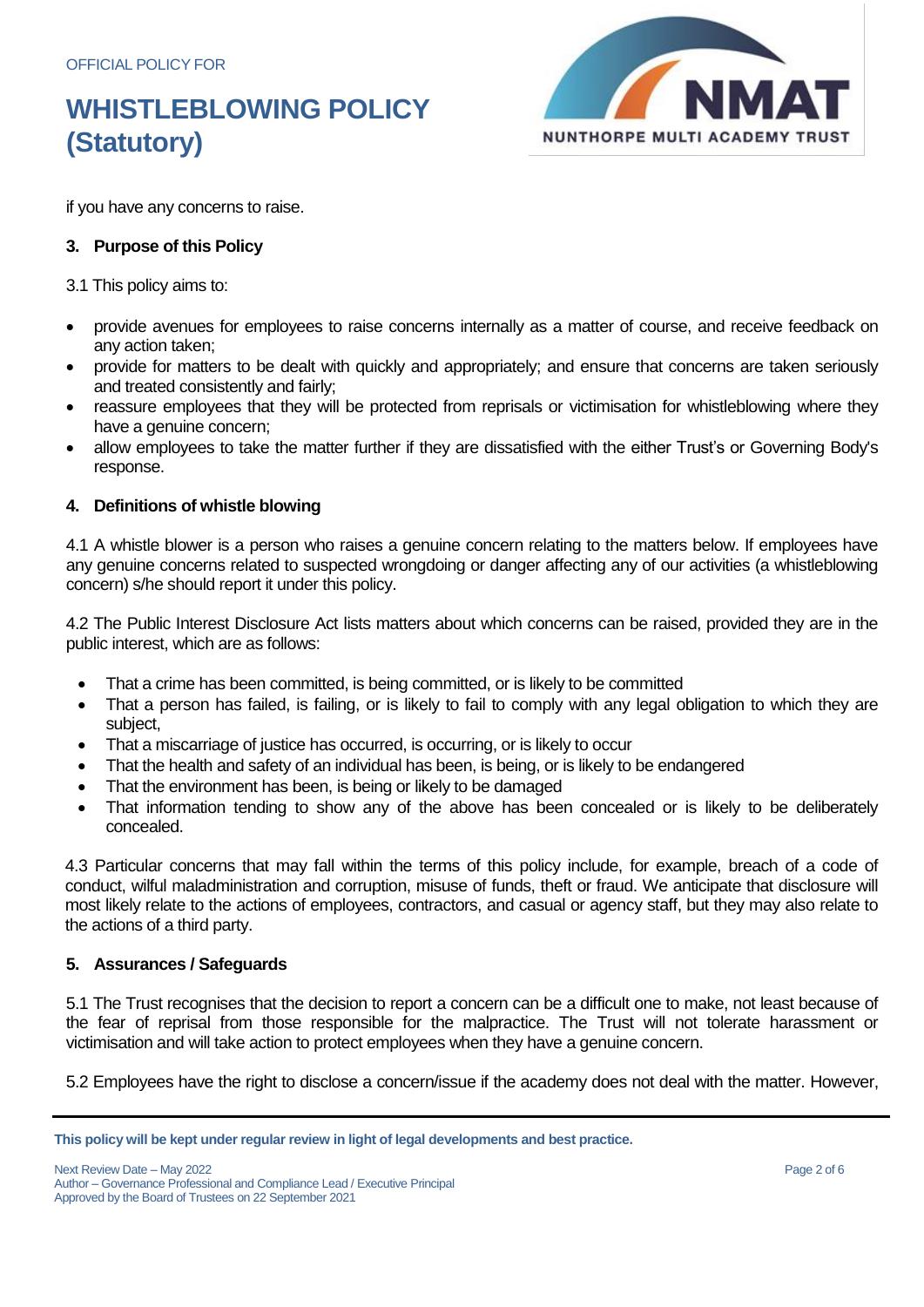

the duty of fidelity is implied by the law in every contract of employment and prohibits employees from disclosing employers' confidential information, unless it is in the public interest that information is disclosed or unless the Trust fails to properly consider or deal with the issue.

5.3 If an employee requests that their identity is protected, the Trust will not disclose it unless required to do so in law. If the situation arises where the Trust is unable to resolve the concern without revealing the worker's identity (for instance because the employee's evidence is needed in court), the Trust will discuss with the employer how the matter should proceed.

- 5.4 Accordingly, while the Trust will consider anonymous reports, it will not be possible to apply all aspects of this policy for concerns raised anonymously. If an employee chooses not to disclose their identity it will be much more difficult for the Trust to look into the matter or, to protect their position or provide feedback.
- 5.5 Anonymous allegations will be considered at the discretion of the Trust Board. In exercising the discretion, the factors to be taken into account would include:
	- the seriousness of the issues raised;
	- the credibility of the concern; and
	- the likelihood of confirming the allegation from attributable sources.
- 5.6 It is recognised that raising concerns can be difficult and stressful. Advice and support will be made available, as appropriate, to both the employee(s) raising the concerns and any employee(s) subject to investigation.
- 5.7 Following investigation, allegations may be confirmed as unfounded. This outcome will be notified to the employee who raised the concern, who will be informed that the Trust Board deems the matter to be concluded and that it should not be raised again unless new evidence becomes available.
- 5.8 If an employee makes an allegation where s/he has a genuine concern, but it is not confirmed by the investigation, no action will be taken against that employee. If, however, we conclude that an employee has made malicious or vexatious allegations, or with a view to personal gain, disciplinary action may be taken against that employee.

#### **6. How to raise a concern**

#### **6.1 The Notification**

6.1.1 As a first step, employees should normally raise the concerns with their Line Manager or a member of SLT. This depends, however, on the seriousness and sensitivity of the issues and who is involved. However, if the matter is particularly sensitive or serious, or it is suspected that management are involved, the concern should be raised with the Trust's Governance Professional and Compliance Lead.

6.1.2 If the Line Manager or a member of SLT believes the concern to be genuine and that it is appropriate to use the Whistleblowing procedure, the manager should contact the Trust's Governance Professional and Compliance Lead regardless of whether the employee is based in an academy or not . The Trust's Governance Professional and Compliance Lead will either act as Assessor or will appoint another Assessor who is not implicated.

**This policy will be kept under regular review in light of legal developments and best practice.**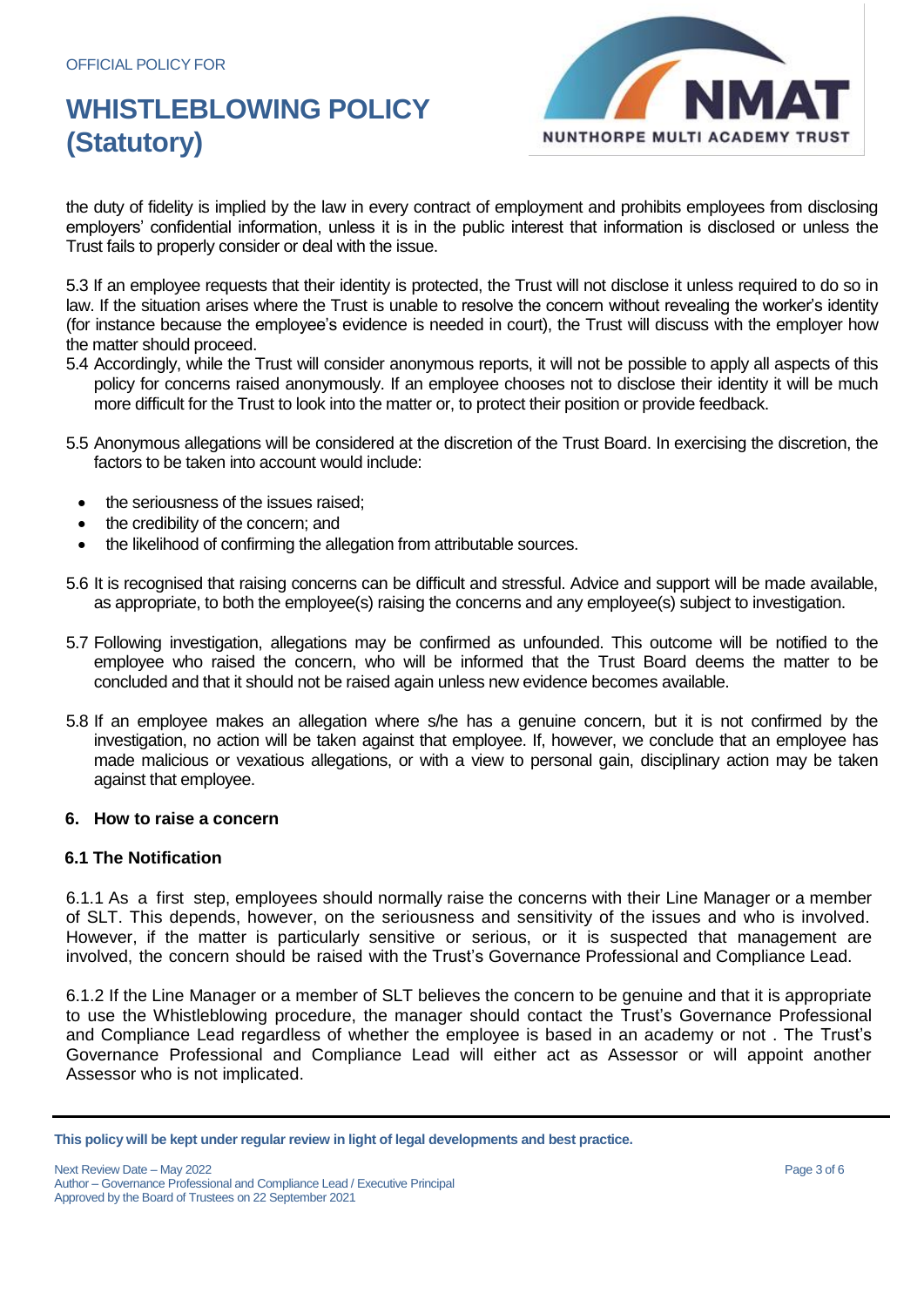

6.1.3 Should it be alleged that the Trust's Governance Professional and Compliance Lead is involved in the alleged malpractice; the Chair of Trustees should be contacted in place of the Trust's Governance Professional and Compliance Lead.

6.1.4 Alternatively, an employee can contact the Chair of the Board of Trustees directly by emailing ChairofTrustees@nmat.co.uk. In which case please refer to section 6.3.3 below.

6.1.5 Concerns are best raised in writing and should give the background and history of the concern, giving names, dates and places where possible, and the reason why you are concerned about the situation. Where an employee feels that they cannot put the concern in writing it is possible that the concerns can be raised by telephone or meeting with the appropriate person. It is important that, however the concern is raised, the employee makes it clear that s/he is raising the issue via the whistle-blowing procedure.

6.1.6 Employees are not expected to prove the truth of their allegation, but will need to demonstrate, to the person contacted, that there are reasonable grounds for their concerns.

6.1.7 In some instances it may be appropriate for an employee to ask their professional association to raise a matter on the employee's behalf.

6.1.8 Employees may invite their professional association representative or a colleague to be with them during any meetings or interviews in connection with the concerns raised. The companion must respect the confidentiality of the disclosure and any subsequent investigation.

## **6.2 The meeting**

6.2.1 The Assessor (appointed) will interview the employee within ten working days, in confidence, or earlier if there is an immediate danger to loss of life or serious injury and will:

- Obtain as much information as possible from the employee about the grounds for the belief of malpractice;
- Consult with the employee about further steps which could be taken;
- Inform the employee of appropriate routes if the matter does not fall within the Trust's Whistleblowing Procedure;
- Report **all** matters raised under this procedure to Executive Principal.

6.2.2 At the interview with the Assessor may be accompanied by a note taker.

## **6.3 The outcome**

6.3.1 Within ten working days of the meeting, the assessor will recommend to the Executive Principal, one or more of the following:

**This policy will be kept under regular review in light of legal developments and best practice.**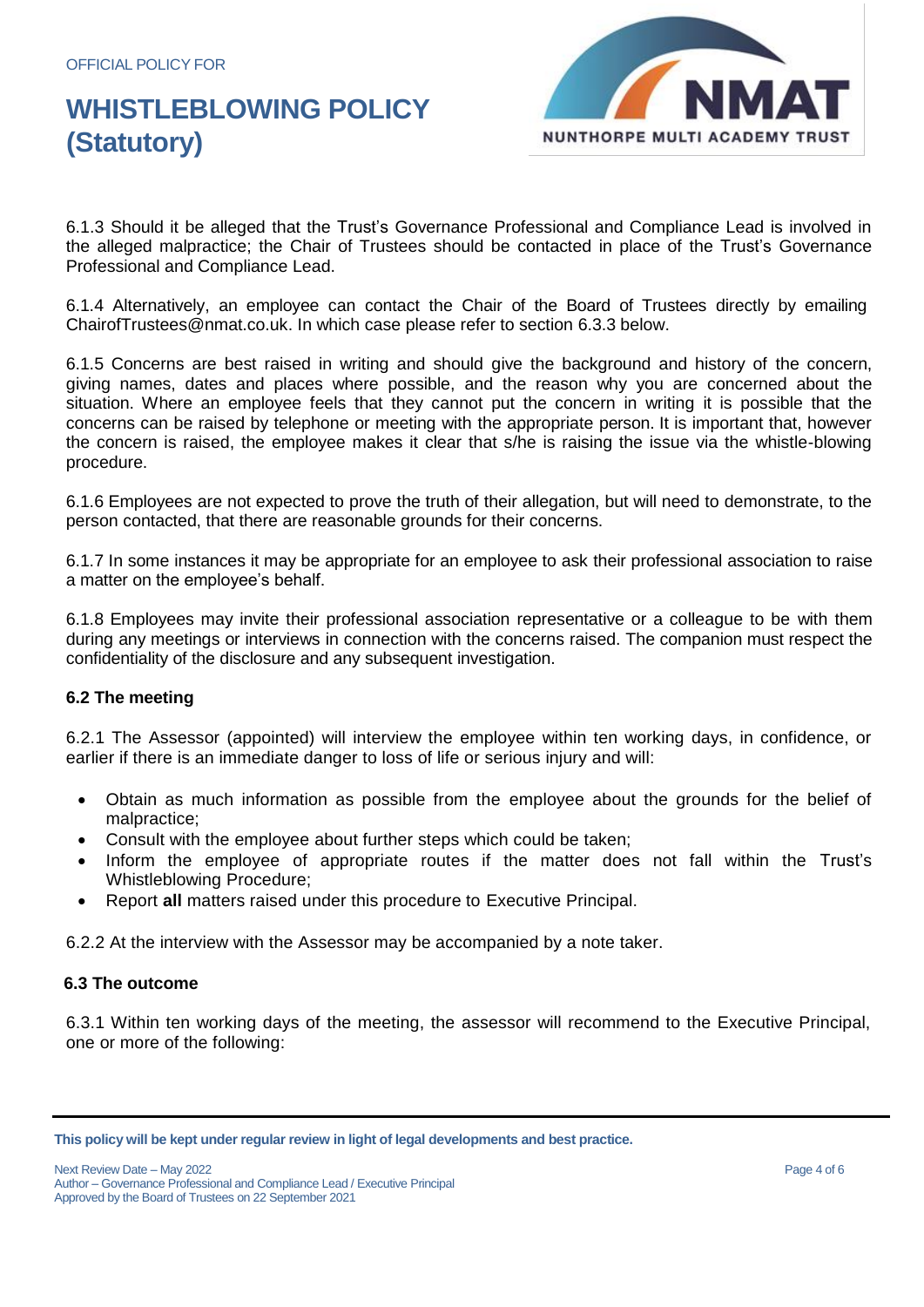

- Internal investigation by management be it, Trust, Academy or departmental;
- Referral to the External or Internal Audit;
- Referral to the Department of Education;
- Referral to the Police;
- No further action be taken.

6.3.2 The grounds on which no further action is taken may include:

- The Assessor is satisfied that, on the balance of probabilities, there is no evidence that malpractice has occurred, is occurring or is likely to occur;
- The matter is already (or has been) the subject of proceedings under one of the Trust's other procedures or policies;
- The matter concerned is already the subject of legal proceedings, or has already been referred to the police, an external investigator, the Department for Education or another public authority.

6.3.3 Should it be alleged that the Executive Principal is involved in alleged malpractice, the assessor's recommendation will be made to the Chair of Trustees.

6.3.4 The recipient of the recommendation/s (Executive Principal or Chair of Trustees) will ensure that it is implemented unless there is good reason for not doing so in whole or in part. Such a reason will be reported to the next meeting Board of Trustees and to the Assessor.

6.3.5 The conclusion of any agreed investigation will be reported by the Assessor to the employee in writing within twenty eight days and a copy passed to the Trust's Governance Professional and Compliance Lead if they are not acting as Assessor.

6.3.6 If the employee has not had a response within the above time limits, he or she may appeal to the Chair of Trustees, but will inform the Assessor before doing so.

6.3.7 The employee may at any time disclose the matter on a confidential basis to a solicitor or trade union representative for the purpose of taking legal advice.

## **7. Timings**

7.1 The whistleblowing procedure should normally be conducted within the timescales laid down in this document. However, if there is a valid reason to do so, timescales can be varied. If this is initiated by management, the employee should be given an explanation if this occurs and informed when a response or meeting can be expected. Delays should not normally exceed 10 working days.

## **8. Raising concerns outside the Trust**

8.1 The aim of this policy is to provide an internal mechanism for reporting, investigation and remedying any wrongdoing in the workplace. In most cases the employee should not find it necessary to alert anyone externally. The law recognises that in some circumstances it may be appropriate for the employee to report their concerns to an external body such as a regulator. It will very rarely if ever be

**This policy will be kept under regular review in light of legal developments and best practice.**